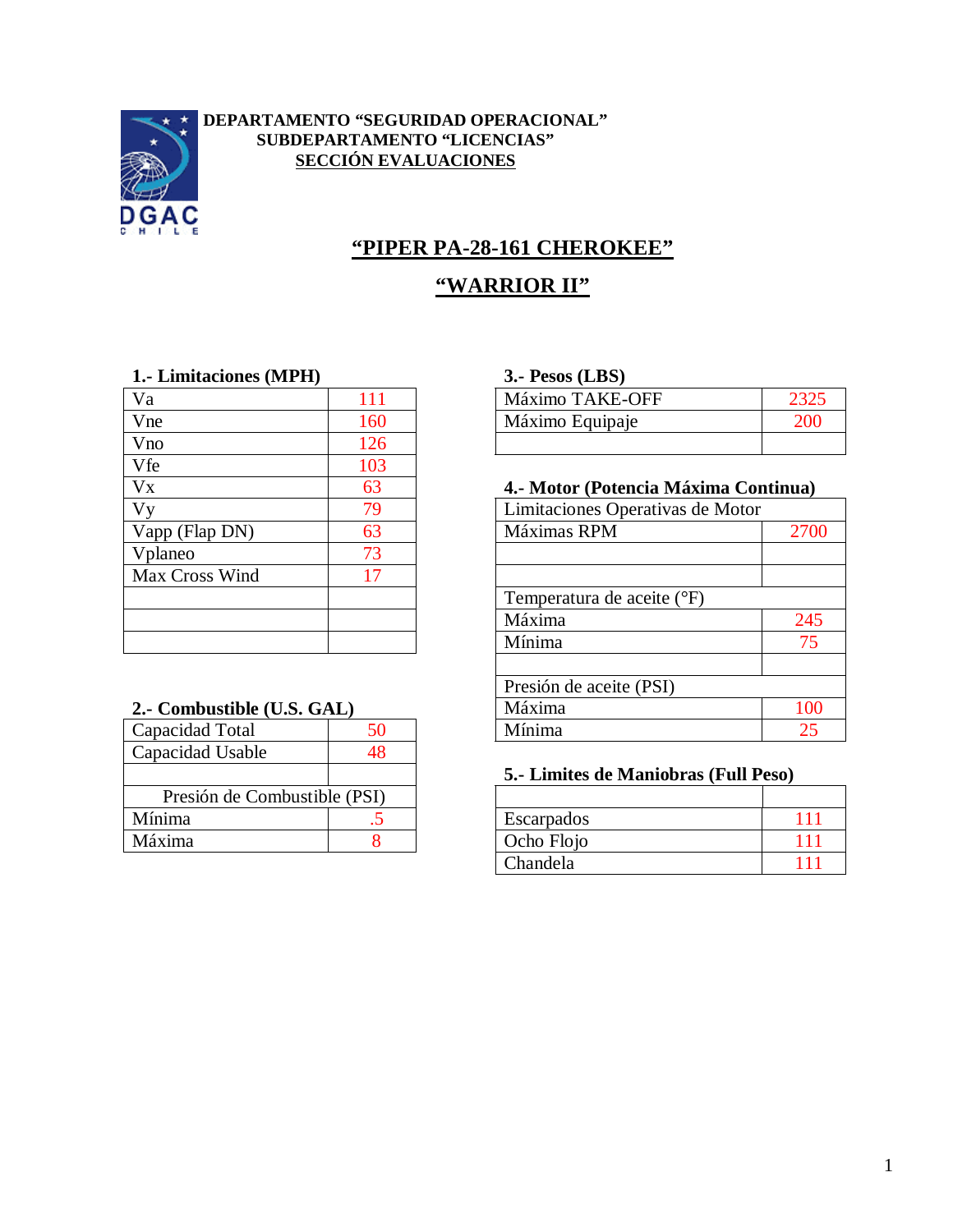# **B.- Procedimientos de Emergencia**

# **1.- FALLA MOTOR DURANTE EL DESPEGUE**

# **a.- Pista Suficiente para aterrizar**

|                                       | Land         | straight ahead                               |
|---------------------------------------|--------------|----------------------------------------------|
| b.- Pista Insuficiente para aterrizar |              |                                              |
|                                       | Airspeed     | maintain safe airspeed                       |
|                                       | Turn         | Make only shallow turn to aviod obstructions |
|                                       | <b>Flaps</b> | as situation requires.                       |

### **2.- FALLA MOTOR EN VUELO**

| Fuel selector                     | switch to tank containing fuel              |
|-----------------------------------|---------------------------------------------|
| Electric fuel pump                | <b>on</b>                                   |
| Mixture                           | rich                                        |
| Carburetor heat                   | <sub>on</sub>                               |
| Engine gauges                     | check for indication of cause of power loss |
| Primer                            | check locked                                |
|                                   |                                             |
| If no fuel pressure is indicated. |                                             |
| Tank selector position            | check tank containing fuel                  |
|                                   |                                             |
| When power is restored:           |                                             |
| Carburetor heat                   | off                                         |
| Electric fuel pump                | off                                         |
|                                   |                                             |
| If power is not restored          |                                             |
| Power off landing                 | prepare                                     |
| Trim                              | for 73 kias.                                |